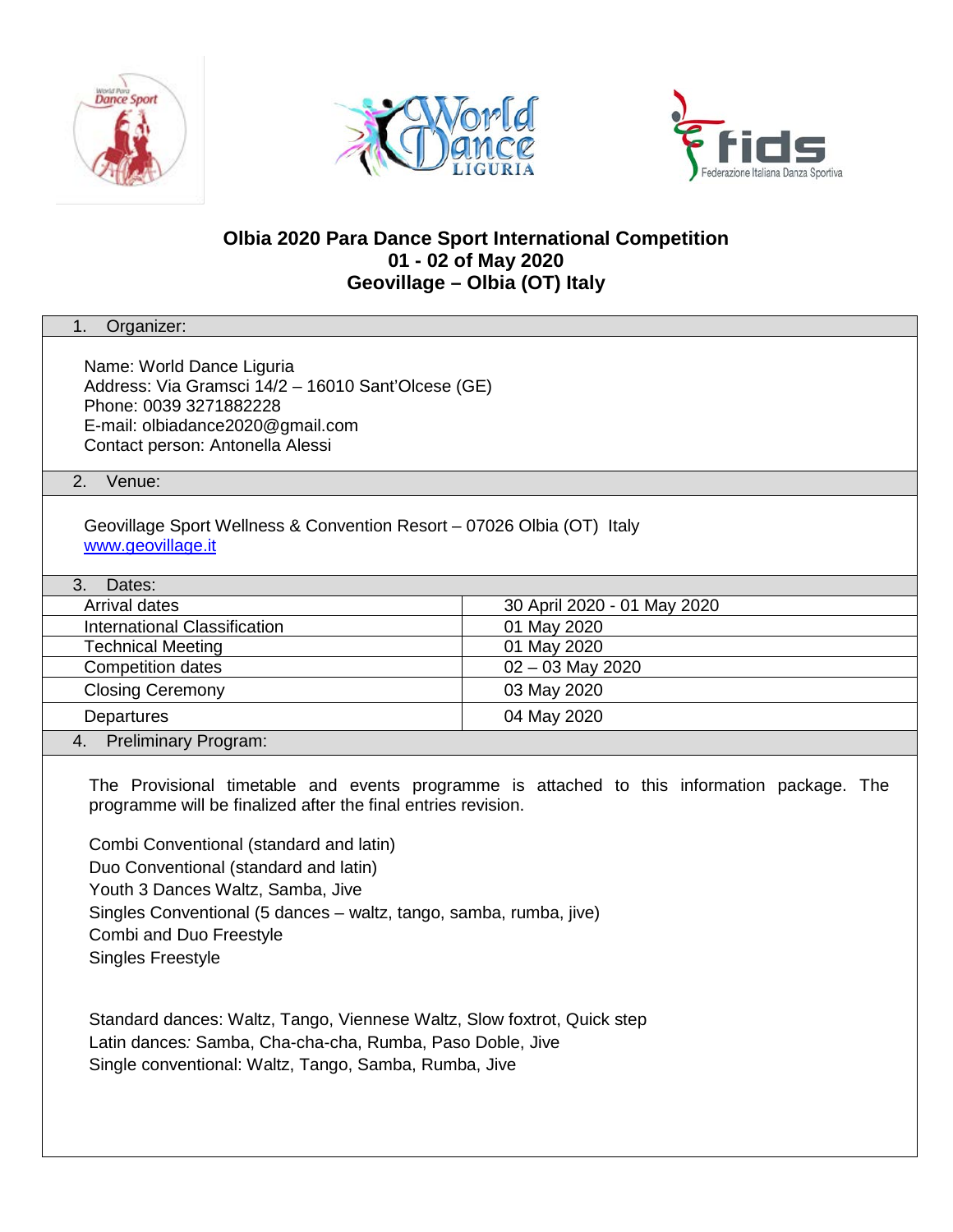| Dance                 | Sport Class 1 | Sport Class 2 |
|-----------------------|---------------|---------------|
|                       | Bar/minute    | Bar/minute    |
| Waltz                 | 28-30         | 28-30         |
| Tango                 | $31 - 33$     | $31 - 33$     |
| <b>Viennese Waltz</b> | 56-58         | 58-60         |
| <b>Slow Foxtrot</b>   | 28-30         | 28-30         |
| <b>Quick Step</b>     | 48-50         | 50-52         |
| Samba                 | 48-50         | 50-52         |
| Cha-Cha-Cha           | 28-30         | 30-32         |
| Rumba                 | 24-25         | 24-25         |
| Paso Doble            | 58-60         | 60-62         |
| Jive                  | 40-42         | 42-44         |

Freestyle events: combi, duo, singles

a) One athlete or one couple on the dance floor to present their programme with any music of their choice.

- b) It is allowed to use one piece of music, different types of music or mixed music.
- c) Music should meet a specific length:

1. The duration of the free dance presentation for singles limits to 1:30 min to 2 min

2. The duration of the free dance presentation for combi limits to 2:30 min to 3 min.

3. The duration of the free dance presentation for duos limits to 2:00 min to 2:30 min.

Athletes must submit their music in advance to the LOC in mp3 format with credits to the artists.

### 5. Competition duration:

The competition duration is 2 days plus 1 additional day for International Classification prior to the start of the competition and on the first day of the competition.

## 6. International Classification:

International Classification will be conducted on 01 May 2020 Detailed classification schedule will follow after the revision of the final entries by World Para Dance Sport Office. All athletes that will be classified must have arrived on time prior the classification process. They must be in the possession of the Para Dance Sport Medical Diagnostic Form (available on the WPDS website <https://www.paralympic.org/dance-sport/documents> on the Downloads and Forms section), wheelchair used during competition and straps, if any.

### 7. Final Entry Deadline:

22 March 2019

### 8. Liability:

Each National Federation and/or National Paralympic Committee is responsible for the appropriate insurance covering accidents, health, property and liability of their team.

#### 9. Eligibility:

Dance couple must consist of a male and a female partner. All wheelchair users must fulfil minimum disability criteria.

Couples entries must be submitted by their National Paralympic Committees or authorized Federation by the NPC.

10. Results: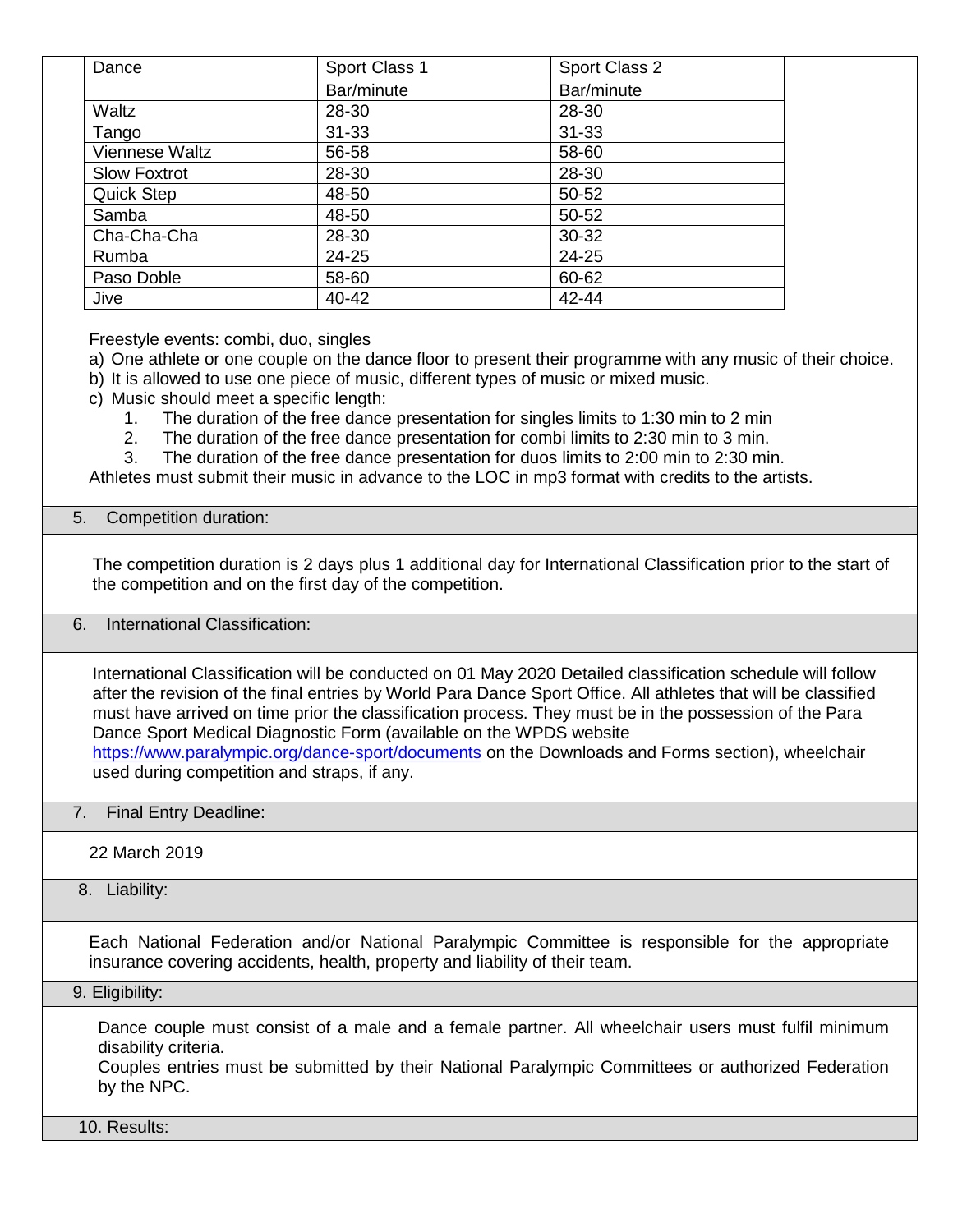Only athletes who have been licensed by WPDS (including partners) will be taken in consideration for inclusion in the World Rankings.

11.Ranking:

The minimum number of participating countries per event must be 3.

In case of not reaching the minimum quota of 3 countries in the event, there are two choices:

a) The event is cancelled with no competition at all, or

b) The couple/athlete will be given the option of competing with a higher class (the event will not get specific medals, however in case the athletes reach the podium in the higher class, medals shall be normally awarded). The placement points will be carried to their specific ranking.

#### 12. Entries and Registration Process:

All entered athletes in the International competition (approved by WPDS) must be registered by World Para Dance Sport by the final entries deadlines. Athletes' entries not meeting this criterion may be rejected by World Para Dance Sport.

All athletes must be entered by their respective NPCs or authorised organizations by the NPC and accepted by World Para Dance Sport.

Couples must sign the "Amateur Declaration Statement" in the competition entry form.

For World Para Dance Sport approved international competitions and World Cups there is no limit in the number of couples per NPC per event per class.

Late entries: WPDS Office must be informed about every late entry. All respective information must be reviewed on the 'case by case' basis and the entry may be accepted/rejected by the WPDS Office.

Replacements: WPDS Office must be informed about **every replacement. Replacements of athletes** may be accepted due to injury or medical reasons. All respective medical information regarding the athlete who is to be replaced must be sent to WPDS Office by the respective NPC for further consideration regarding its acceptance/rejection.

All the registration process for the competition is as follows:

**22 March 2020: deadline for Final Entry by name and provisions of details per persons. Deadline to pay the full registration.**

All Documents must be sent to the following addresses:

Organizing Committee: olbiadance2020@gmail.com World Para Dance Sport: Info@WorldParaDanceSport.org

## 13. Entry Fee:

€ 30,00 per dancer per 2 days also for staff, and supporters

14. Rules and Regulations:

The competition will be conducted under the World Para Dance Sport Rules and Regulations and World Para Dance Sport Classification Rules and Regulations.